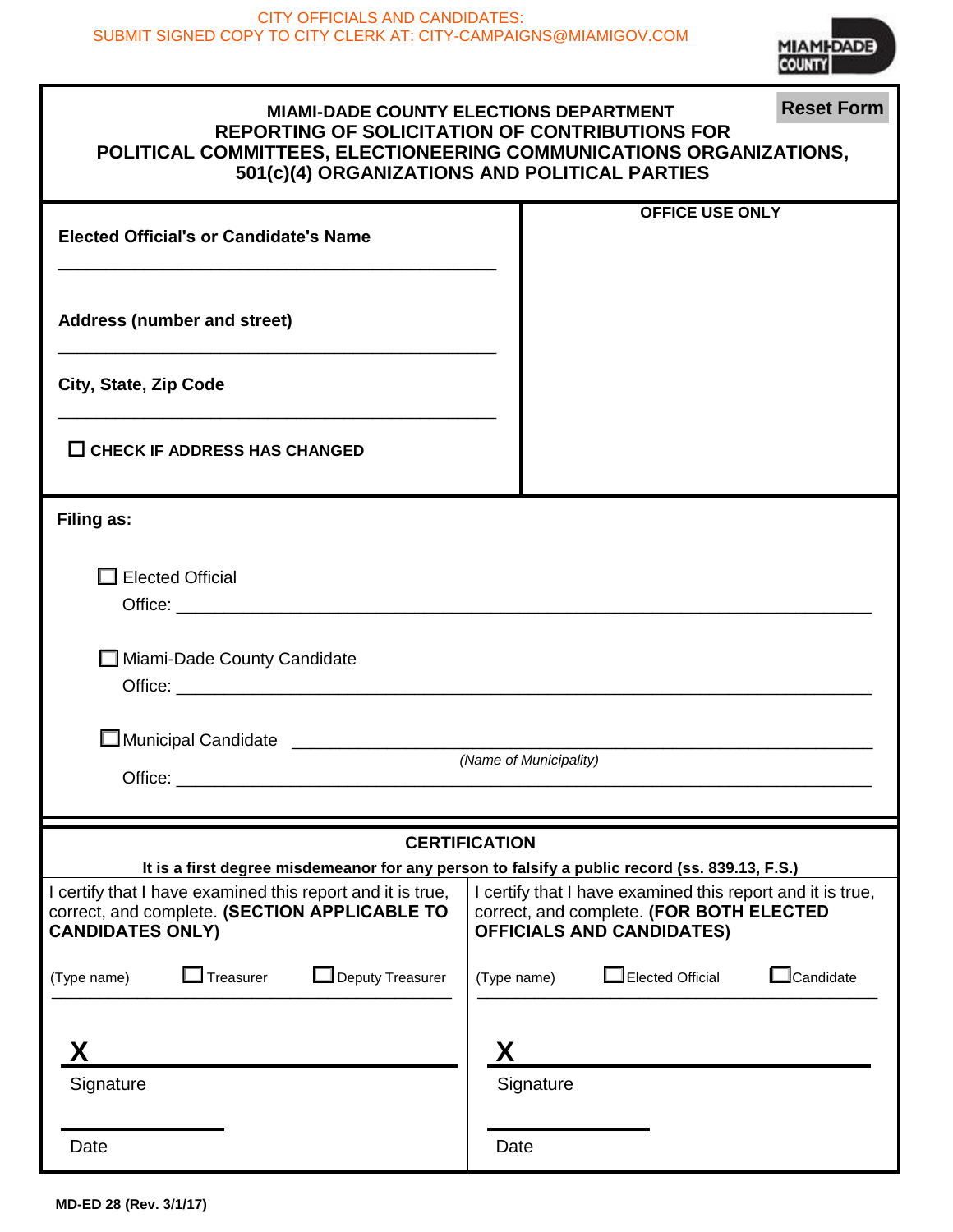## **MIAMI-DADE REPORTING OF SOLICITATION OF CONTRIBUTIONS FOR COUNTY POLITICAL COMMITTEES, ELECTIONEERING COMMUNICATIONS ORGANIZATIONS, 501(C)(4) ORGANIZATIONS AND POLITICAL PARTIES**

*This report must be filed by Miami-Dade County and Municipal Elected Officers and Candidates to publicly disclose their fundraising activities for Political Committees, Electioneering Communications Organizations, 501(C)(4) Organizations and Political Parties within five days (includes weekends and holidays) of commencing solicitation activities, either directly or indirectly, on behalf of said organization(s).*  **(1) Elected**

| , | Litutu        |
|---|---------------|
|   | Official's or |
|   | Candidate's   |
|   | Name          |

 $\overline{\phantom{a}}$  of  $\overline{\phantom{a}}$ 

**I.D. Number**

 *(Only for County Candidates)*

**(2) Page**

| (3)<br>Row<br><b>Number</b> | (4)<br>Name of PC, ECO,<br>501(c)(4) Organization<br>or Political Party | (5)<br>PC, ECO,<br>501(c)(4)<br><b>Organization or</b><br><b>Political Party</b> | (6)<br>Description of Relationship between<br><b>Candidate/Officer and</b><br>PC, ECO, 501(c)(4) Organization or<br><b>Political Party</b> | (7)<br><b>Date</b><br>solicitation<br>activities<br>started |
|-----------------------------|-------------------------------------------------------------------------|----------------------------------------------------------------------------------|--------------------------------------------------------------------------------------------------------------------------------------------|-------------------------------------------------------------|
|                             |                                                                         |                                                                                  |                                                                                                                                            |                                                             |
|                             |                                                                         |                                                                                  |                                                                                                                                            |                                                             |
|                             |                                                                         |                                                                                  |                                                                                                                                            |                                                             |
|                             |                                                                         |                                                                                  |                                                                                                                                            |                                                             |
|                             |                                                                         |                                                                                  |                                                                                                                                            |                                                             |
|                             |                                                                         |                                                                                  |                                                                                                                                            |                                                             |
|                             |                                                                         |                                                                                  |                                                                                                                                            |                                                             |
|                             |                                                                         |                                                                                  |                                                                                                                                            |                                                             |
|                             |                                                                         |                                                                                  |                                                                                                                                            |                                                             |
|                             |                                                                         |                                                                                  |                                                                                                                                            |                                                             |
|                             |                                                                         |                                                                                  |                                                                                                                                            |                                                             |
|                             |                                                                         |                                                                                  |                                                                                                                                            |                                                             |
|                             |                                                                         |                                                                                  |                                                                                                                                            |                                                             |
|                             |                                                                         |                                                                                  |                                                                                                                                            |                                                             |
|                             |                                                                         |                                                                                  |                                                                                                                                            |                                                             |
|                             |                                                                         |                                                                                  |                                                                                                                                            |                                                             |
|                             |                                                                         |                                                                                  |                                                                                                                                            |                                                             |
|                             |                                                                         |                                                                                  |                                                                                                                                            |                                                             |